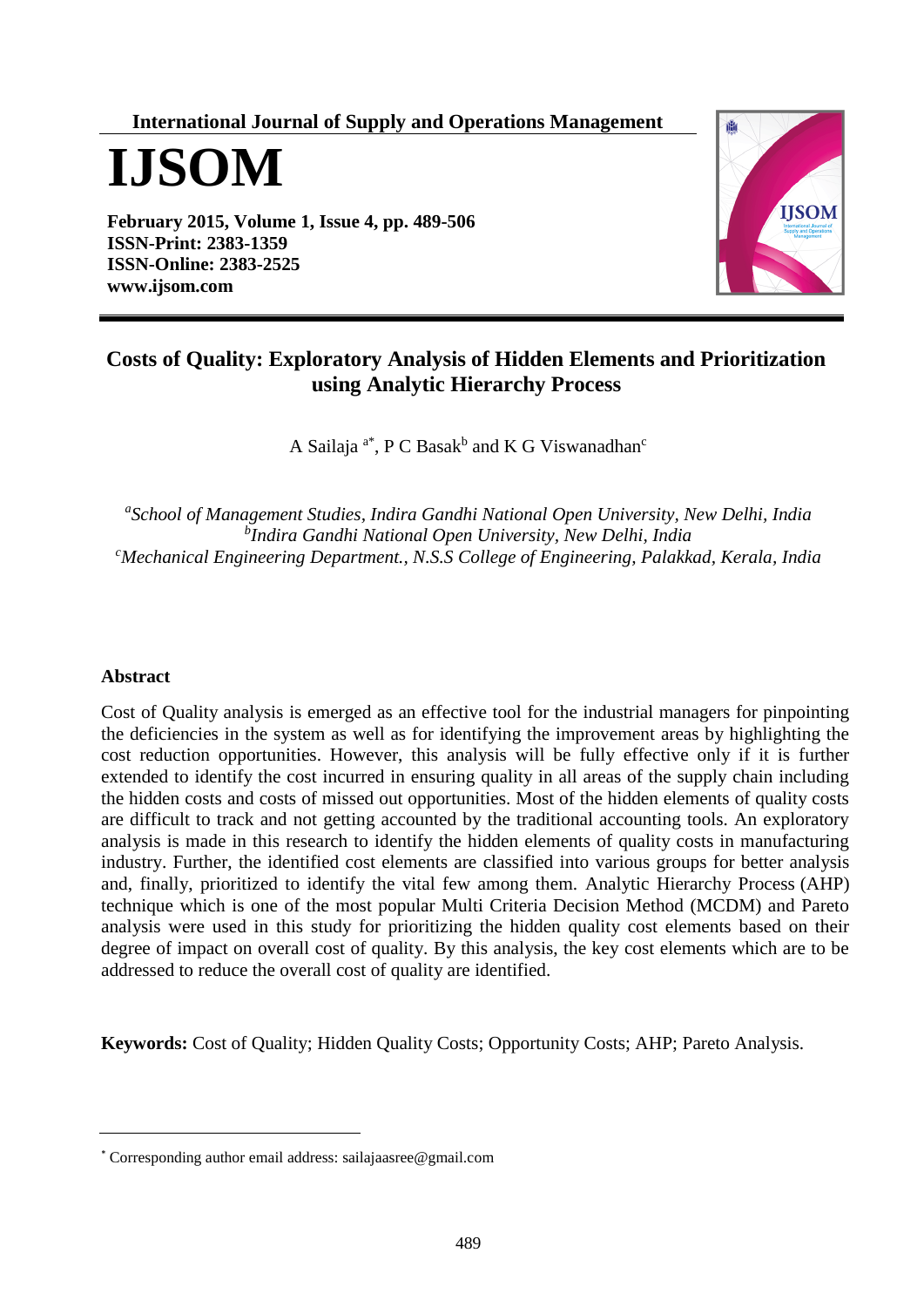# **1. Introduction**

Quality has become the key strategy to survive in the highly competitive and customer-driven market which demands highest quality at lower price. Hence, industrial experts are keen on exploring the possibilities of quality management with cost reduction opportunities. The need to improve an organization's financial position directly correlates with the process of making and measuring quality improvements (Zulnaidi, Y. ,2010). Cost of quality (COQ) analysis is identified as one of the effective tools for tracing the improvement opportunities (Mohandas,V.P. & Sankaranarayanan, S.R.,2008; Zimwara, D.et al ,2013) as it supports the top management to get the highlights of quality related activities in monitory terms, to track, estimate and demonstrate the cost of non-conformance and its causes and impacts, to identify improvement opportunities, to set action priorities and to monitor the performance over time (Gidey, E et al,2014). The cost of quality analysis triggers changes and provides proof why changes should be made (Cosmin, D et al, 2013). The costs of poor quality will tend to zero, if all the activities are performed without any deficiencies every time (Arvaiova, M et al, 2008).

Over the last six decades, many studies were in place worldwide and the understanding of quality cost concept has developed many folds (Schiffauerova, A., & Thomson, V., 2006; Omar, M. K., & Murgan, S., 2014). Earlier models were having production oriented point of view, taking only costs of deviations from specification into account (Sorqvist, 1997). The area has become wider with the additional dimensions added to the term quality (Suthummanon, S., & Sirivongpaisal, N., 2011). Traditional quality cost models based on the Prevention-Appraisal-Failure cost categories (P-A-F) are widely accepted by the quality practitioners (Wang et al, 2010) even with their limitations that they are confined within the tangible and directly measurable costs and are failed to address many of the cost areas (L.H.Tye et al, 2011) such as lost sales, loss of customer good will, loss due to low morale of work force etc. (Snieska, V, 2013). Many of the cost elements were not identified, quantified or analyzed further in this approach (Jafari, A., & Rodchua, S., 2014) and do not adequately evaluate the invisible or hidden quality related activities. Hidden costs are hidden profits and will provide a tremendous opportunity for improvement (Krishnan, S. K et al, 2000) on proper tracking and analysis.

Increasing complexity of organization, product, variety, and dynamic market situations forces industrial practitioners to enhance the concept of COQ with identification of more intangible and opportunity factors (Cheah, S. J. et al, 2011). Accounting and analyzing hidden quality costs is essential for a complete picture of losses due to poor performance and it would disappear entirely if every activity were performed without deficiency every time (Shanshan, S. ,2013). Improvement attempts with the incorporations of additional cost categories were made by several researchers like Akyol, D. E (2005), Teeravaraprug , J (2004), Yang, C.C (2008) and Sellés, M. E, et al (2008).

In spite of the academic interest on this subject, not many industries are found practicing these theories for the organizational improvement.

# **1.1. Hidden elements of Cost of Quality**

The studies in this field are limited to a few dimensions of hidden quality costs in the manufacturing process. The elements identified by Sandovel- Chavez (1998) were effectively utilized by Cheah, S. J. et al (2011) for an action research in identifying the quality cost elements in continuous process manufacturing company with a highlight of resistance against implementation. Comprehensive researches with identification of all hidden elements of quality cost including opportunity losses are rare. In the current industrial scenario in which more and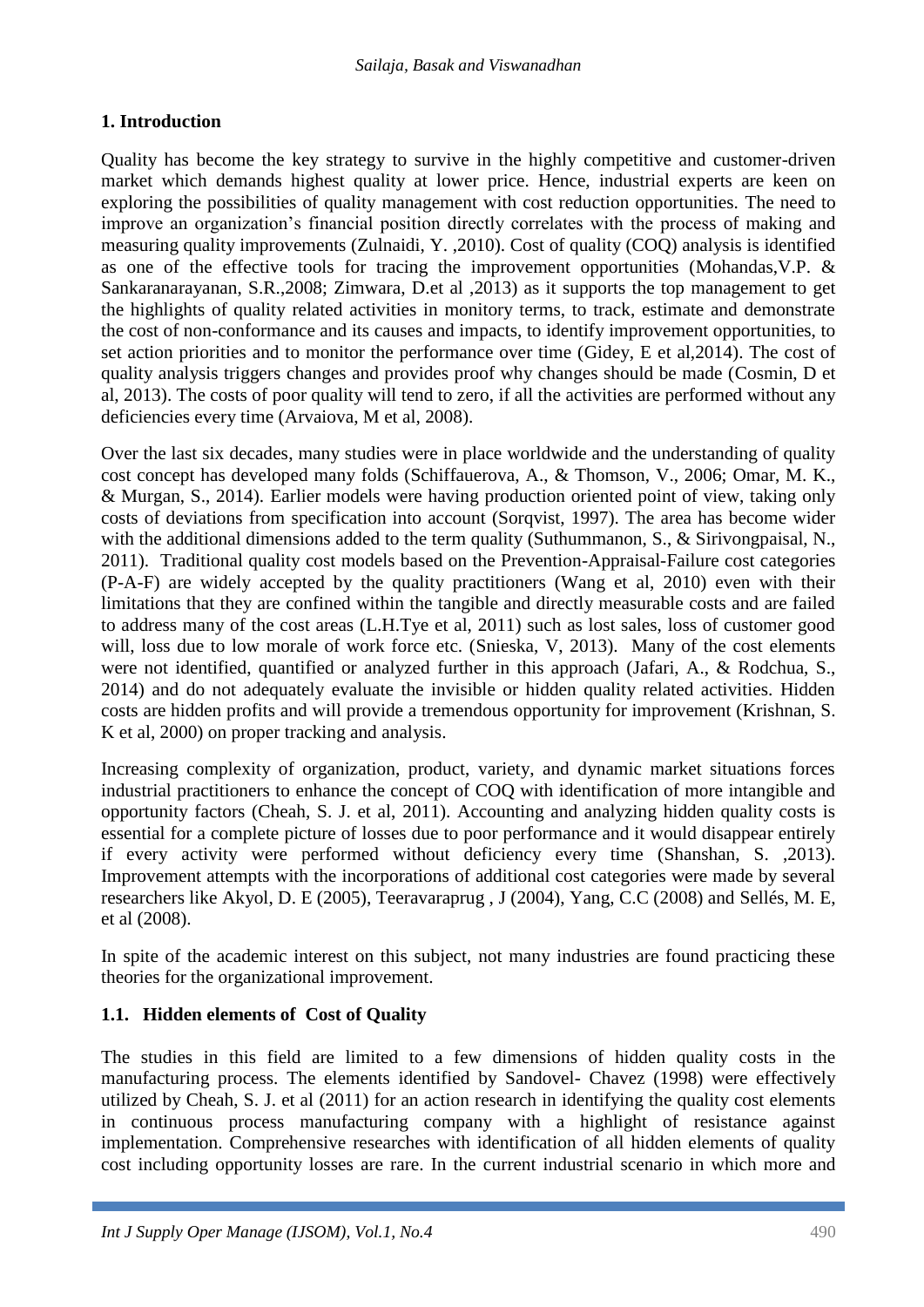more companies are aiming at TQM status with an objective of continuous improvement of the quality of goods and services, the lack of practical and comprehensive studies to identify and quantify the costs incurred in such quality improvement programs are noteworthy.

Hence, in this research, an attempt is made to analyze cost of quality in a broader sense by tracking all the hidden elements of costs incurred in ensuring the quality of each and every function associated in the total supply chain – right from the customer requirement analysis to after sales customer support quality of a product in a manufacturing firm.

### **1.2. Significance of Prioritization of Hidden Cost Elements**

In an industrial situation which focuses on result oriented objectives, elaborative and time consuming analysis of non-significant cost elements is not practically advisable. Hence the most significant cost elements which are vital in controlling the overall costs of quality need to be identified so that the industrial managers can effectively focus on analysis of only these vital elements for further improvements in quality and cost reduction.

Since multiple conflicting or interdependent criteria needs to be evaluated in this decision-making process, Multi Criteria Decision Analysis (MCDA) techniques have to be used to resolve this issue. Various MCDA techniques such as weighted sum model (WSM), weighted product model (WPM), Analytic Hierarchy Process (AHP), Technique for Order Preference by Similarity to Ideal Solution (TOPSIS) and Elimination and Choice Translating Reality (ELECTRE) can be used in decision-making problems depending upon the complexity of the situation ( Aruldoss, M., et al 2013, Velasquez and Hester , 2013).

The Analytic Hierarchy Process (AHP), introduced by Saaty (1980), which is one of the most popular MCDM techniques, is used in this study for prioritization of cost elements. The reason behind the selection of AHP lies in the fact that it can handle the objective as well as subjective factors and the criteria weights and alternative scores are elicited through the formation of pairwise comparison matrix. The advantages of AHP over other multi criteria methods are its flexibility, intuitive appeal to the decision makers, and its ability to check inconsistencies (Ramanathan 2001). While providing a useful mechanism for checking the consistency of the evaluation measures and alternatives, AHP reduces bias in decision-making. The AHP method supports group decision-making through consensus by calculating the geometric mean of the individual pairwise comparisons (Hwang, C. L., and K, Yoon 1981). AHP approach is much more straightforward, easily understandable, more flexible, convenient, and accurate. Its use of pairwise comparisons can allow decision-makers to weight coefficients and compare the importance of each criterion with relative ease and clarity (Macharis et al. 2004). It is scalable, and can easily adjust in size to accommodate decision-making problems due to its hierarchical structure and is uniquely positioned to help model situations of uncertainty and risk since it is capable of deriving scales where measures ordinarily do not exist (Millet & Wedley 2002).And although it requires enough data to properly perform pairwise comparisons, it is not nearly as data intensive as other methods. The Analytic Hierarchy Process (AHP) decomposes a difficult multi criteria problem into a systematic hierarchy procedure in a powerful but simple way using the ability of individuals or groups to make pairwise comparisons in an efficacious manner. AHP is not demanding any preassignment of weight factors to the criteria as in the case of other MCDA techniques and the computations are also much easier than TOPSIS or ELECTRE. Hence AHP is selected as the MCDA tool for analysis of priorities of cost elements in this study.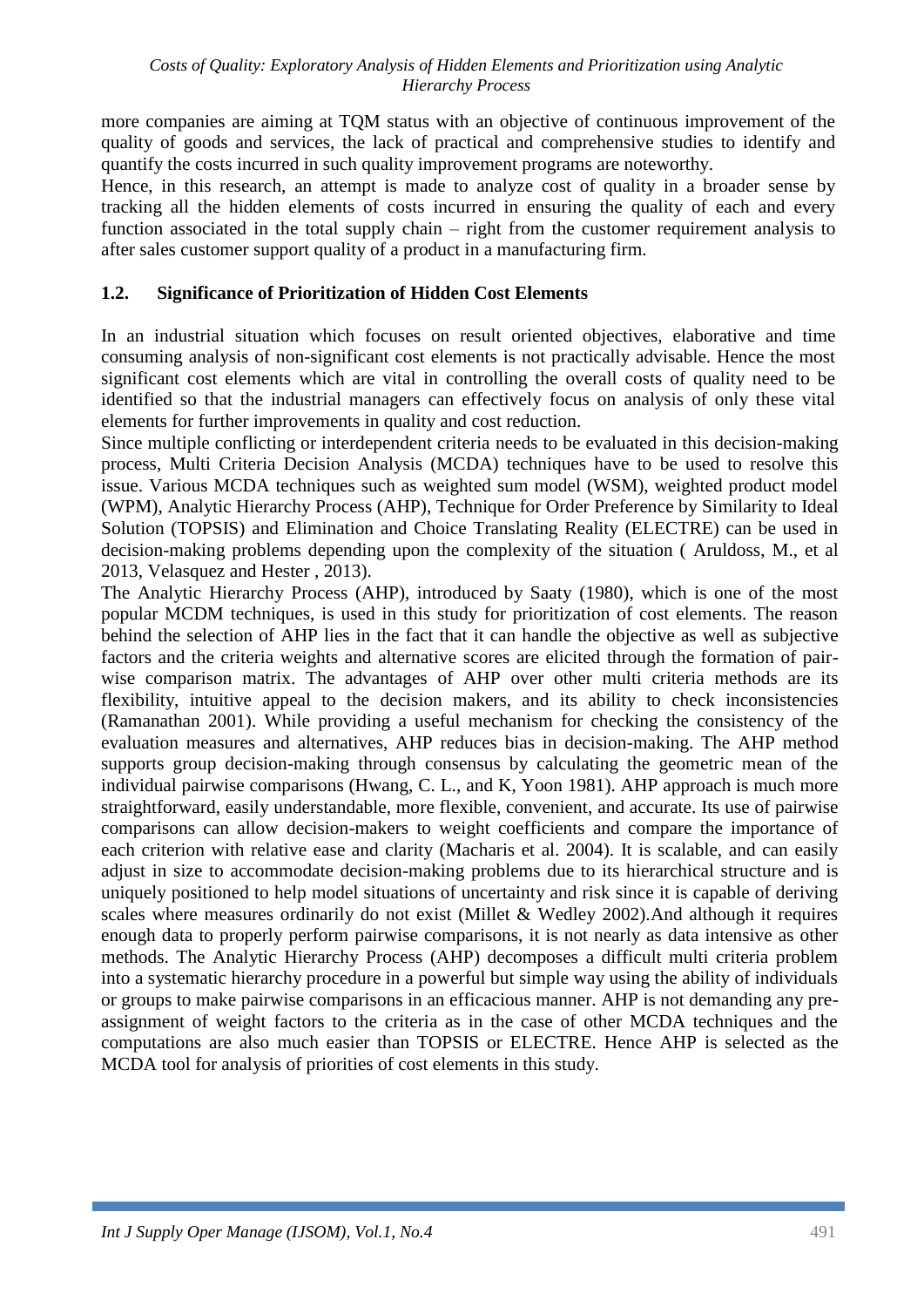The main objectives of this study are as follows:

- 1. Comprehensive analysis of various hidden elements of Cost of Quality and classification.
- 2. Ascertaining the degree of importance of each hidden cost element and identification of most significant elements in reducing the overall quality cost.

## **2. Research Methodology**

The research methodology adopted is as follows:-

Personal interviews and discussions conducted with the employees for analyzing the activities which controls and ensures quality of processes, product and delivery. The details on quality improvement activities, quality deviations and insufficiencies in procedures in meeting customer requirements and the costs associated with each of them are identified. Missed out opportunities in each process heading to losses were also identified and critically analyzed to find out all the associated quality cost elements. These cost elements are then grouped into direct and hidden quality cost category.

AHP techniques were used to ascertain the degree of importance of each element and were prioritized based on their impact on controlling overall Cost of Quality, to identify the vital few among them.

### **2.1 Analytical Hierarchy Process (AHP)**

Analytical Hierarchy Process (AHP) is the widely accepted technique developed by Prof. Saaty, T. L. (1980) used for multi criteria decision-making, in which the relevant factors of a decision are arranged in a hierarchic structure and decisions are arrived based on paired comparison of expert's opinions on each criterion. It is very popular due to its simplicity, ease of use and flexibility (Vaidya, O. S., & Kumar, S. ,2006) and a very reliable tool to facilitate systematic and logical decision-making process and determine the significance of a set of criteria and sub criteria(Bhatt, R etal,2010).

Basic components of AHP are (1) breaking down a complex, unstructured situation into its component parts; (2) arranging these parts, or variables into a hierarchic order; (3) assigning numerical values to subjective judgments on the relative importance of each variable; and (4) synthesizing the judgments to determine which variables have the highest priority and should be acted upon to influence the outcome of the situation.

The AHP determines the preferences among the set of criteria in each level of a hierarchy by employing pair-wise comparisons of these criteria with respect to their impact to a criteria in the next higher level. Starting at the top of the hierarchy and working down, a number of square matrices called preference matrices are created in the process of comparing criteria at a given level. Judgments of preference are made on pairs of criteria in the structure using Saaty's scale of AHP (Saaty 1996) which is reproduced in Table 1.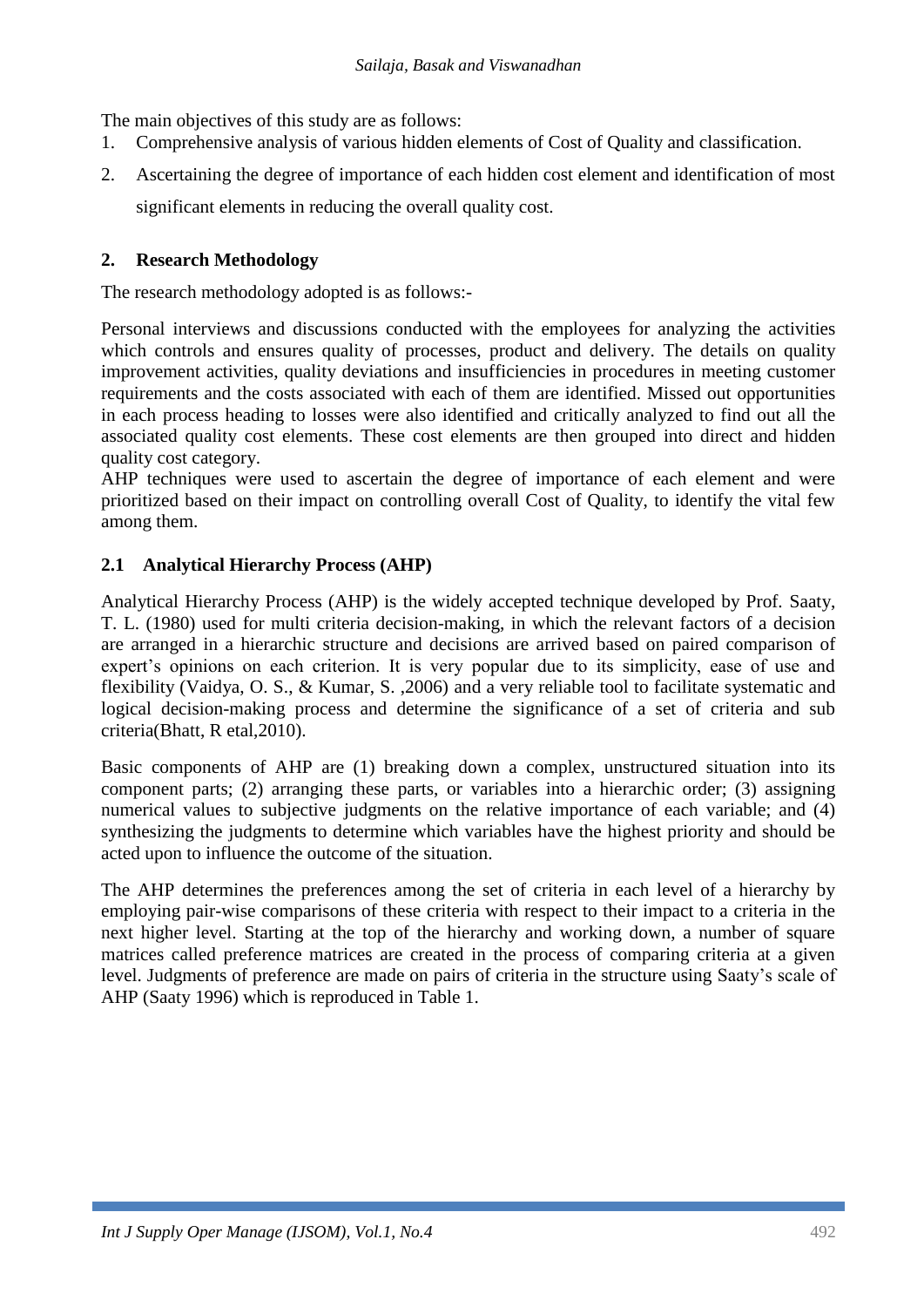| <b>Intensity of</b> | <b>Definition</b>          | <b>Explanation of scale</b>                            |
|---------------------|----------------------------|--------------------------------------------------------|
| <i>importance</i>   |                            |                                                        |
|                     | Equal importance           | Two factors contribute equally to the objective.       |
| 3                   | Somewhat more important    | Experience and judgment slightly favor one over the    |
|                     |                            | other.                                                 |
| 5                   | Much more important        | Experience and judgment strongly favor one over the    |
|                     |                            | other.                                                 |
|                     | Very much more important   | Experience and judgment very strongly favor one over   |
|                     |                            | the other. Its importance is demonstrated in practice. |
| 9                   | Absolutely more important. | The evidence favoring one over the other is of the     |
|                     |                            | highest possible validity.                             |
|                     |                            |                                                        |
| 2,4,6,8             | Intermediate values        | When compromise is needed.                             |
|                     |                            |                                                        |

**Table 1.** The Saaty Rating Scale of AHP

Let  $C = \{C_j | j = 1, 2 ... n\}$  be the set of criteria. The result of the pair wise comparison on *n* criteria can be summarized in an  $(n \ X \ n)$  judgmental matrix A in which every element *aij*  $(i, j = 1, 2, ..., n)$ is the quotient of weights of the criteria.  $aij = 1/aji$ , for  $i \neq j$ , and  $aii = 1$ , for all *i*.

The judgmental matrix A is a positive reciprocal pair wise comparison matrix.

Then the geometric mean of each raw of matrix to be found and normalize it to get the eigen vector, ω. If the judgments are collected from m expert individuals, then for every individual it can be obtained a normalized vector of individual priorities,  $\omega = [\omega i]$ , where *i* refers to  $i^{th}$ individual and *j* refers to the *j*<sup>th</sup> element. The aggregation can be done using geometric mean of individual priorities.

ω vector satisfies the equation  $Aω = \lambda maxω$  and  $\lambda max \ge n$ .

 $\lambda$ max is the principal eigen value of matrix A and the difference, if any, between  $\lambda$ max and n is an indication of the inconsistency of the judgments. If  $\lambda$ max = n then the judgments are consistent.

The consistency of the judgmental matrix can be determined by a measure called the Consistency Ratio (CR), defined as:  $CR = CI / RI$  where CI is the Consistency Index and RI is the Random Index.

Consistency Index can be calculated from  $(\lambda max-n)/(n-1)$ .

The RI values for matrices of different sizes are shown in Table 2.

In general, a consistency ratio of 0.10 or less is considered acceptable. If the value is higher, the judgments may not be reliable and have to be elicited again.

|             | <b>Table 2.</b> The average consistencies of random matrices (<br>The Kandom muex-KI-values) |      |      |      |      |      |                  |  |      |    |  |  |  |
|-------------|----------------------------------------------------------------------------------------------|------|------|------|------|------|------------------|--|------|----|--|--|--|
| <b>Size</b> |                                                                                              |      |      |      |      |      |                  |  |      |    |  |  |  |
| w           | $\boldsymbol{0.00}$                                                                          | 0.00 | 0.58 | 0.90 | 1.12 | 1.24 | $\Delta$<br>1.JZ |  | 1.45 | 49 |  |  |  |

**Table 2.** The average consistencies of random matrices (The Random Index-RI-values)

The composite weights of the criteria are then determined by aggregating the weights throughout the hierarchy. This is done by following a path from the top of the hierarchy to each alternative at the lowest level and multiplying the weights along each segment of the path. The outcome of this aggregation is a normalized vector of the overall weights of the options.

### **3. Data Collection and Analysis 3.1 Tracking & Classification of Hidden Elements of Costs of Quality**

Detailed study is conducted in a manufacturing firm under electronic industrial sector. Each activity in the supply chain of this manufacturing firm is analyzed to identify the cost elements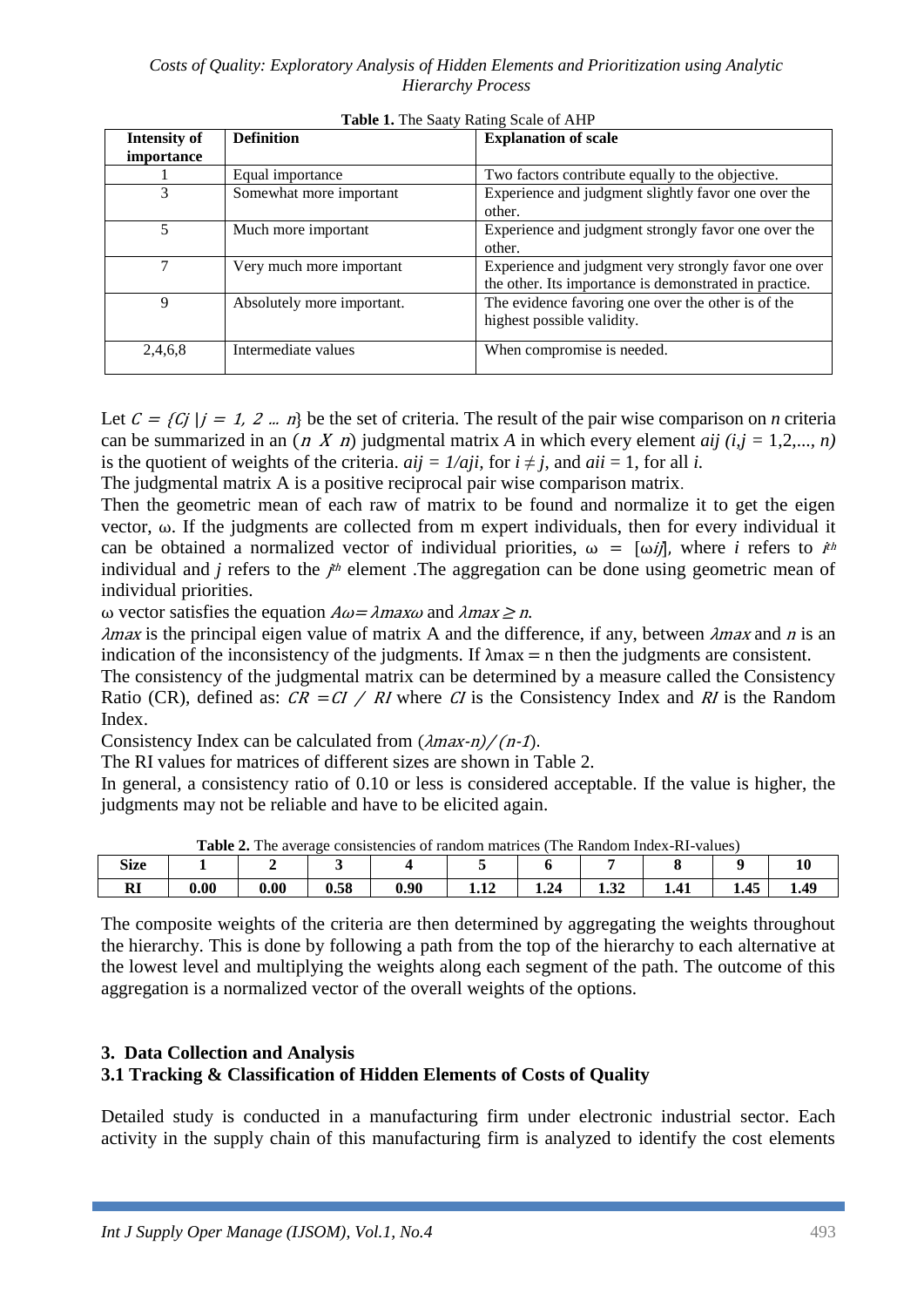which are incurred in ensuring quality in each activity but not normally accounted in traditional quality cost analysis are identified and classified into various groups as listed in Table 3.

| <b>Hidden Cost of Quality Elements</b> | <b>Quality Cost Category</b>       |
|----------------------------------------|------------------------------------|
| Customer requirement review            | Prevention Cost-A1.1               |
| Engineering design changes             | Prevention Cost - A1.2             |
| Process validation costs               | Prevention Cost-A1.3               |
| Audits at vendor premises              | Appraisal Cost-A2.1                |
| Customer audits                        | Appraisal Cost-A2.2                |
| Engineering or design mistakes         | Internal Failure Cost-A3.1         |
| <b>Rejection Consequent costs</b>      | Internal Failure Cost-A3.2         |
| Material Planning errors               | Internal Failure Cost-A3.3         |
| Production planning errors             | Internal Failure cost-A3.4         |
| Litigation cost on failed supplies     | External Failure Cost-A4.1         |
| Billing errors and rework on bills     | External Failure Cost-A4.2         |
| Excess man power costs                 | External Failure Cost - A 4.3      |
| <b>Extra Shipping Costs</b>            | Opportunity Cost-Internal - B1.1   |
| Capacity Under utilization             | Opportunity Cost -Internal - B1.2  |
| Delayed payments & Penalties           | Opportunity Cost-Internal -B1.3    |
| Customs demurrage charges              | Opportunity Cost -Internal - B1.4  |
| <b>Bank</b> transaction losses         | Opportunity Cost - Internal - B1.5 |
| Liquidate damages (LD)                 | Opportunity Cost - External - B2.1 |
| Interest on Sundry debtors             | Opportunity Cost-External-B2.2     |
| Lost sales                             | Opportunity Cost-External - B2.3   |

**Table 3.** Hidden cost elements with categorization

### **3.1.1 Hidden Prevention Costs**

Prevention costs are the costs incurred in all pro-actie measures for ensuring quality. Even though all the direct prevention costs are captured in the traditional system, some of the incurred costs which are not directly attributable to any product were not accounted. These are grouped under hidden prevention costs.

*Customer requirement review*: Customer order inputs are analyzed in these reviews and transformed to easily interpretable work orders to avoid any mistakes in the final product. Cost associated with this proactive measure is an indirect cost which was not being captured in the traditional system.

*Engineering design Changes*: Engineering design changes are resulted in some of the customer orders reviews. Costs of identification and implementation of design changes are another hidden cost.

*Process validation costs*: Before the execution of a new customer order, the production process is validated with the key parameters identified as per customer specifications and a sample lot produced is tested for its conformance. These process validation costs are another hidden cost captured in this study.

# **3.1.2 Hidden Appraisal Costs**

Appraisal costs are costs incurred in all types of audit or inspection activities to detect the quality deviations. The direct appraisal costs like cost of raw material inspection, inline tests, QC checks and audits are accounted in traditional quality cost system. But the inspection activities carried outside the manufacturing premises were not captured.

*Audits at vendor premises***:** Costs associated with process and product audits conducted at vendor's premises to hasten the receipts of good quality materials are captured in this study and accounted as the hidden appraisal cost.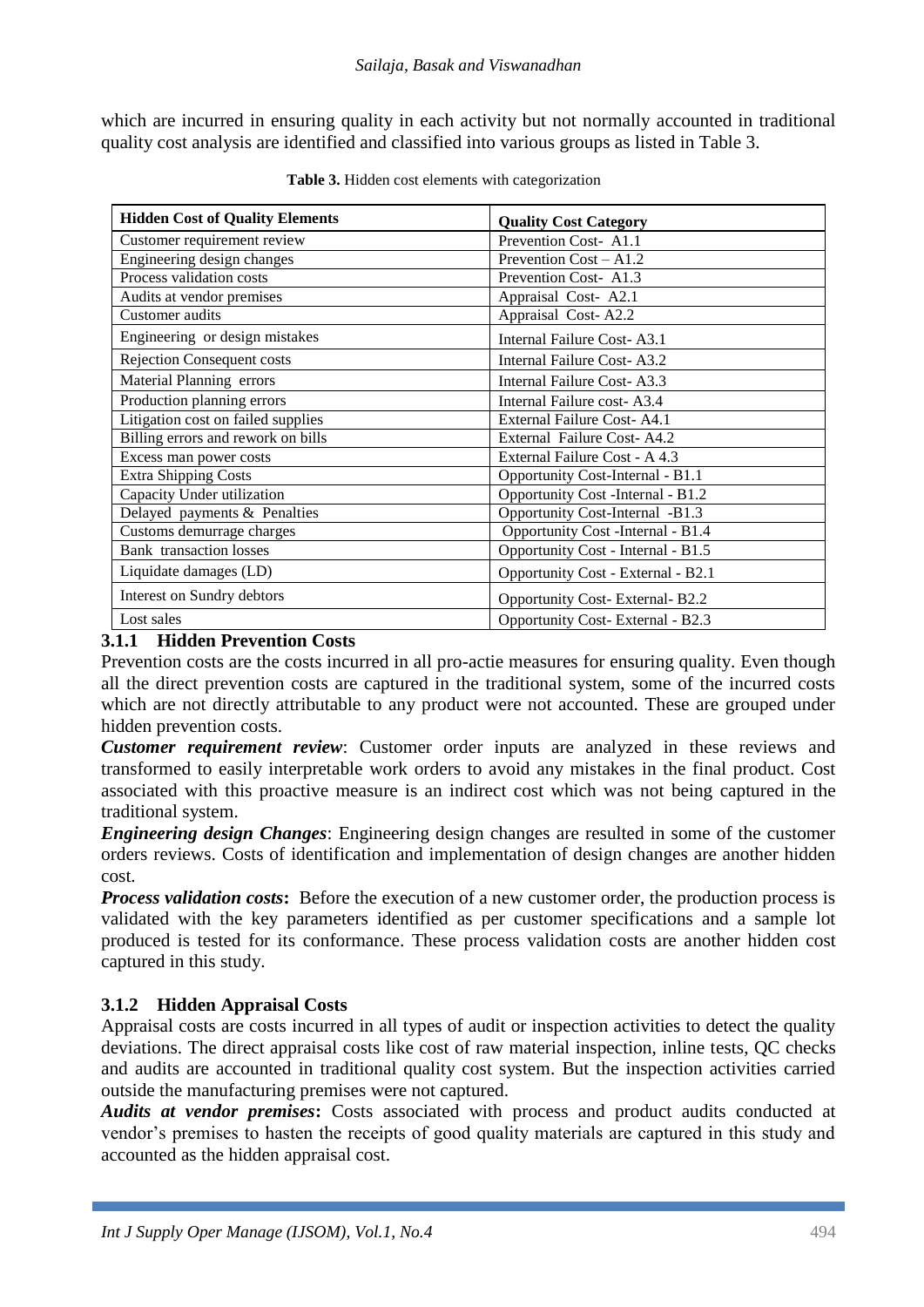*Customer audits:* Cost incurred against surveillance inspections by the customers is another hidden appraisal cost since these are not preplanned and not linked with any supplies and captured in this study.

### **3.1.3 Hidden Failure Costs**

Hidden Failure Costs are much more significant than the other two categories as it is the outcome of errors which can be eliminated totally through proper root cause analysis and corrective measures.

*Hidden Internal Failure Costs***:** These are hidden costs associated with internal failures.

*Engineering or design mistakes:* Impacts of the engineering or design mistakes identified at a later stage of production are manifold. Apart from the costs of scraps which are quantified against the direct internal failure costs of traditional system, the cost incurred in restarting the whole manufacturing process after corrective actions need to be accounted. This involves costs incurred in changes in manufacturing documents, re-scheduling the production, loading of additional raw materials, setup changes of machines and also the additional manufacturing costs.

*Raw material planning errors***:** The raw material planning errors create shortage of raw materials and ends in procurement at higher costs due to the lack of sufficient lead time for ordering and other hidden costs like the cost of documentation and follow-ups. Minimum order quantity (MOQ) limitations result in excessive inventory carrying cost. In addition to this, components normally processed with automated process in bulk reel form had to be processed as small loose quantities with manual loading and assembly operations leads to extra machine and man hour costs.

*Production planning errors:* These errors lead to stoppage of process flow, re-scheduling and reloading of production activities and delay in customer order execution. The costs associated include wastage in man and machine hours, documentation costs and late demurrage charges imposed by the customer.

*Consequent costs of material rejections:* Apart from the inspection costs, hidden dimensions of post rejection procedures also have to be accounted. Most of the time, the transportation costs for the rejected materials are born by the supplier and re-inspection costs are getting accounted against traditional appraisal costs; but the cost incurred against the documentation procedures, packing, follow-up and re-edition are not accounted in the traditional system, which are accounted as hidden internal failure cost .

*Hidden External Failure Costs***:** These are hidden costs associated with failures in post-dispatch activities.

*Billing errors and rework on bills:* The errors in the bills result in withdrawal of the wrong bills from customer, work repetition in raising new bills with wastage of man hour, additional documentation and follow-ups and also causes customer dissatisfaction which leads to delay in payment realization and loss against interests.

# **3.1.4 Opportunity Costs**

Another hidden area is the opportunity cost of a missed out opportunity. Applied to a business decision, opportunity cost might refer to the profit a company could have earned from its resources- man power, machine and material- if these assets had been utilized in a different and efficient way. Opportunity costs can be grouped into two Internal and External opportunity costs.

*Internal Opportunity Costs*: Loss of missing opportunities which are confined within the firm is categorized as internal opportunity costs. Extra shipping costs, under utilization of machines, loss due to delayed payments to the vendors, customs demurrage charges and penalties imposed by banks are coming under this group.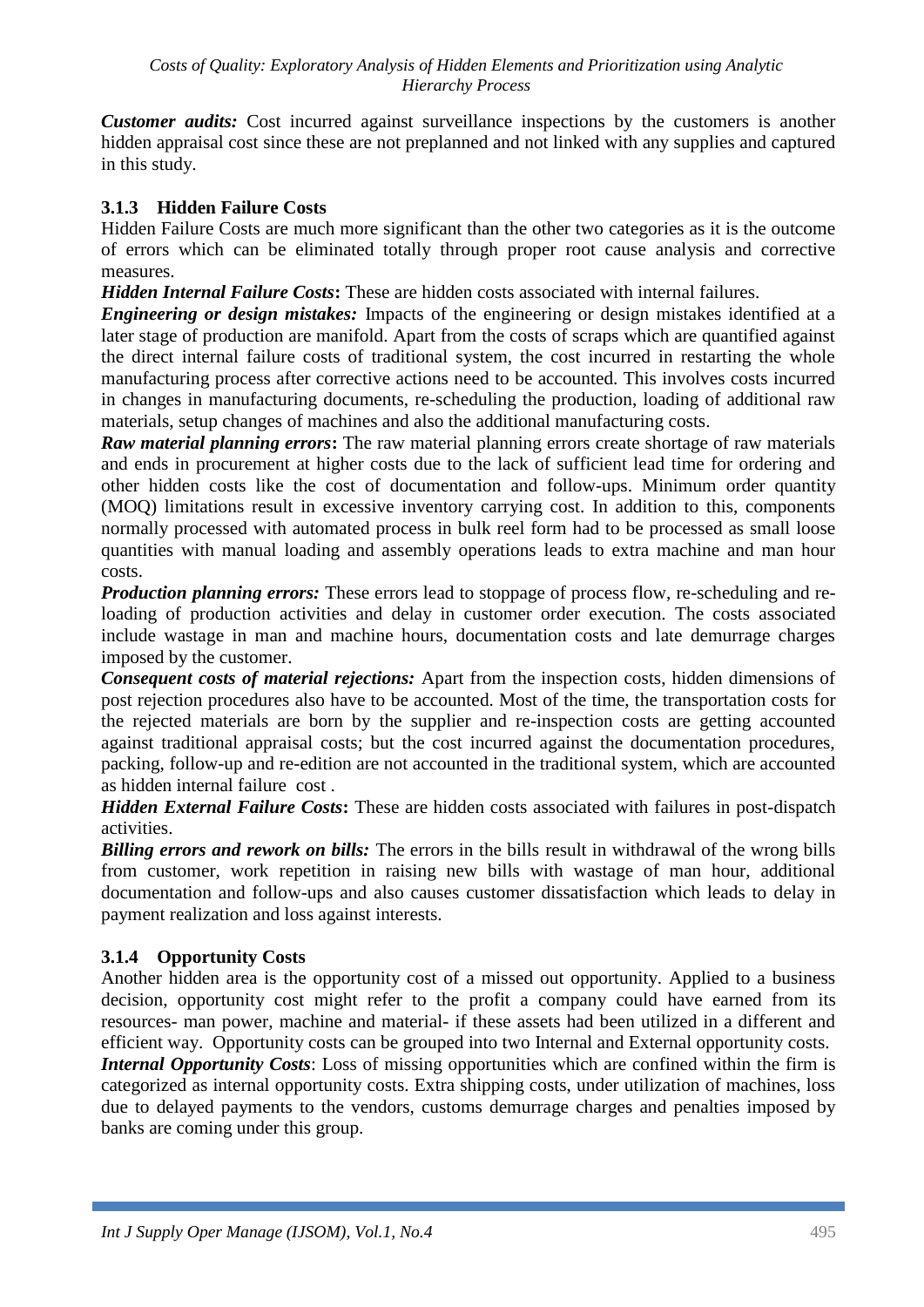*Extra shipping costs:* Costs incurred in emergency dispatch modes such as air courier, personal delivery etc (.) adopted to cop up the delays in deliveries and to meet customer urgencies are accounted as costs due to missed out opportunity of dispatches in time.

*Under utilization of machine capacity***:** The research revealed the under utilization of manufacturing equipments against the specified machine capacity as a result of raw material shortages, shortage of trained manpower, insufficient customer order etc. which is measured under this study from the information of installed machine capacity per hour and the actual utilization of machines. Apart from this, whenever the machines are restarted after a stoppage, warming up and setting up is required before the start of manufacturing process. Also, the first output lot after each restart has to be inspected against all critical parameters to ensure the absence of process variations. All these are inputs for opportunity costs incurred.

*Loss due to delayed payments*: Adherence to payment terms of the suppliers is a critical factor for ensuring timely delivery as well as service quality and any slippage in the same leads to impose of more stringent payment terms and loss of credit facility. From the analysis of changes in the payment terms of the suppliers, the loss incurred due to this missed opportunity can be tracked.

*Customs demurrage charges:* Customs demurrage charges due to the mistakes as well as ambiguity in the documents produced before customs authorities is another hidden quality cost captured for this study.

*Loss incurred in bank transactions*: Penalties levied by the bank due to the insufficiency in documents produced for a foreign transaction and loss incurred due to the foreign exchange variations due to the absence of a forward rate contract with the bank are captured as hidden costs. *External Opportunity Costs:* Opportunity costs for which the customer is involved is termed as external opportunity costs.

*Interest on sundry debtors*: Any bills exceeding the target realization period are considered as sundry debtors and interest amount to this value is another opportunity loss which could have been avoided if the payment realization of these bills were made in time.

*Late demurrage charges:* Non-adherence to delivery schedules given by customers revoke penalty clause on late deliveries (LD). The delayed dispatch cases are analyzed for tracing this opportunity cost data.

Lost sales: The reduction in sales volume on account of lost sales due to repeated quality issues and delay in services are another opportunity cost which can be estimated by analyzing the average business volume of the customer for a particular span and from the reduction in business volume.

# **3.2 Prioritization of Hidden Quality Cost Elements**

Each hidden cost element in this study is having a distinct influence on the overall cost of quality and plays a vital role in improving the profit margin of the firm. But in a practical application, analysis of each and every cost element is not advisable since it is highly time consuming and unproductive. Hence the theory of "vital few" has to be applied to identify the most significant cost elements so that the insignificant elements can be avoided from further analysis of quality improvement programs. Hence an attempt is made in this study to prioritize hidden quality cost elements using Analytical Hierarchy Process (AHP) techniques.

Based on the hidden quality cost elements collected from the manufacturing firm, the hierarchical model with prioritization of quality costs as goal is developed. The goal is broken down to cost categories and further to cost elements to form the 3 level AHP model for assessment.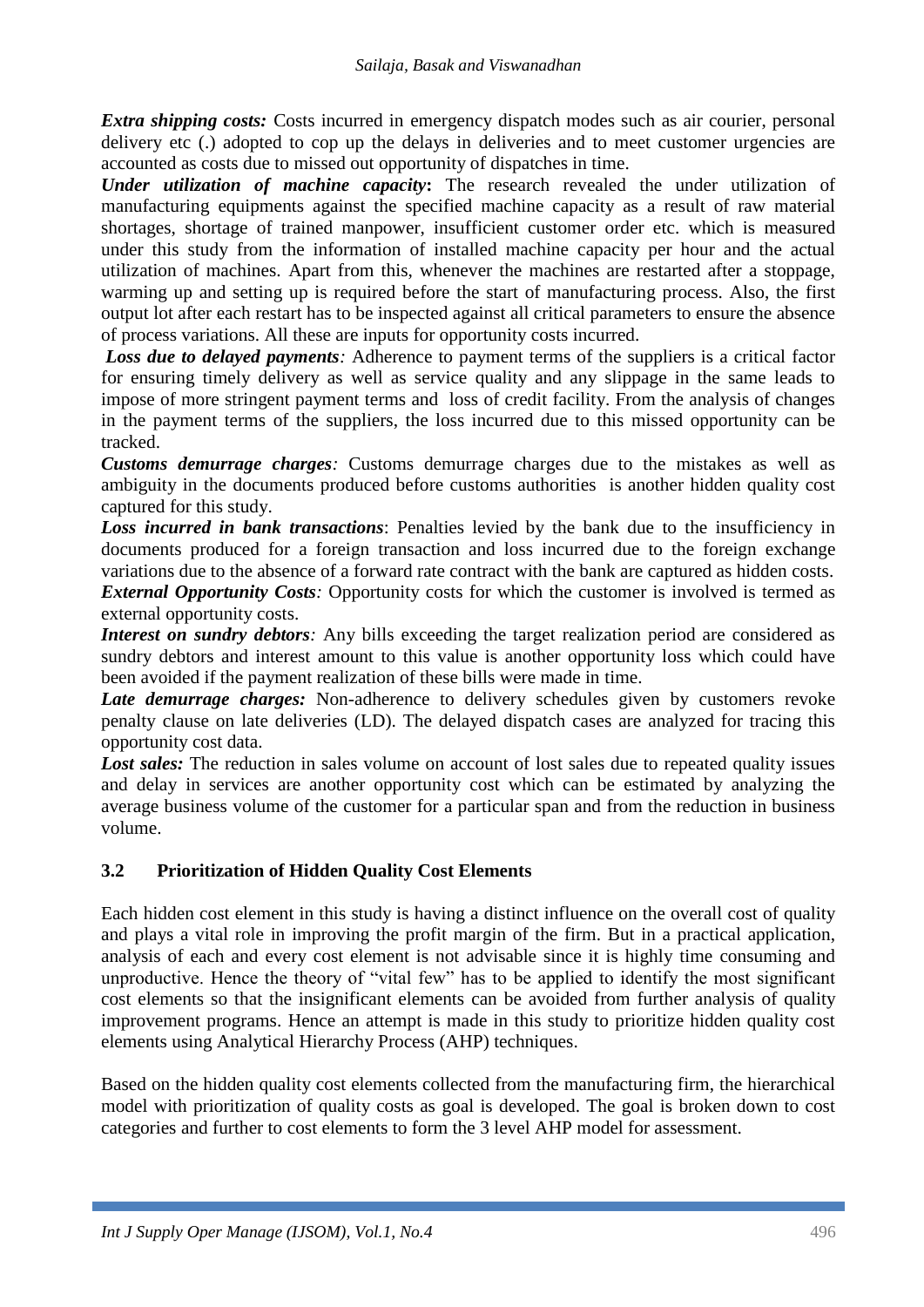Level 1 comprises of the two hidden cost categories – indirect quality costs and opportunity costs. Level 2 forms the sub-categories under these two sets. Indirect Quality Cost is with 4 subcategories- Hidden Prevention Cost, Hidden Appraisal Cost, Hidden Internal Failure Cost and Hidden External failure Cost where as the second category, Opportunity Cost is with 2 subcategories- Internal Opportunity Cost and External Opportunity Cost.

Level 3 is with cost elements in each sub-category.

The final hierarchical model with all elements in each level is as shown in Figure 1.

Eight experts are selected from key functions in the manufacturing firm under study as participants: two each from Quality Assurance, Manufacturing and Finance and one each from Marketing and Materials Management functions. Survey questionnaires using Saaty's scale were circulated among these experts to get feedback on priorities assigned by them against each cost category, subcategory and element.

With the help of AHP approach, pair-wise comparisons of priorities of elements in each level are calculated using eigenvector method and aggregation of individual priorities (AIP) done by geometric mean of pair-wise comparison results collected from the experts (Forman, E., & Peniwati, K. (1998).



**Figure 1.** Final Hierarchical model  $\mathbf{e}_1$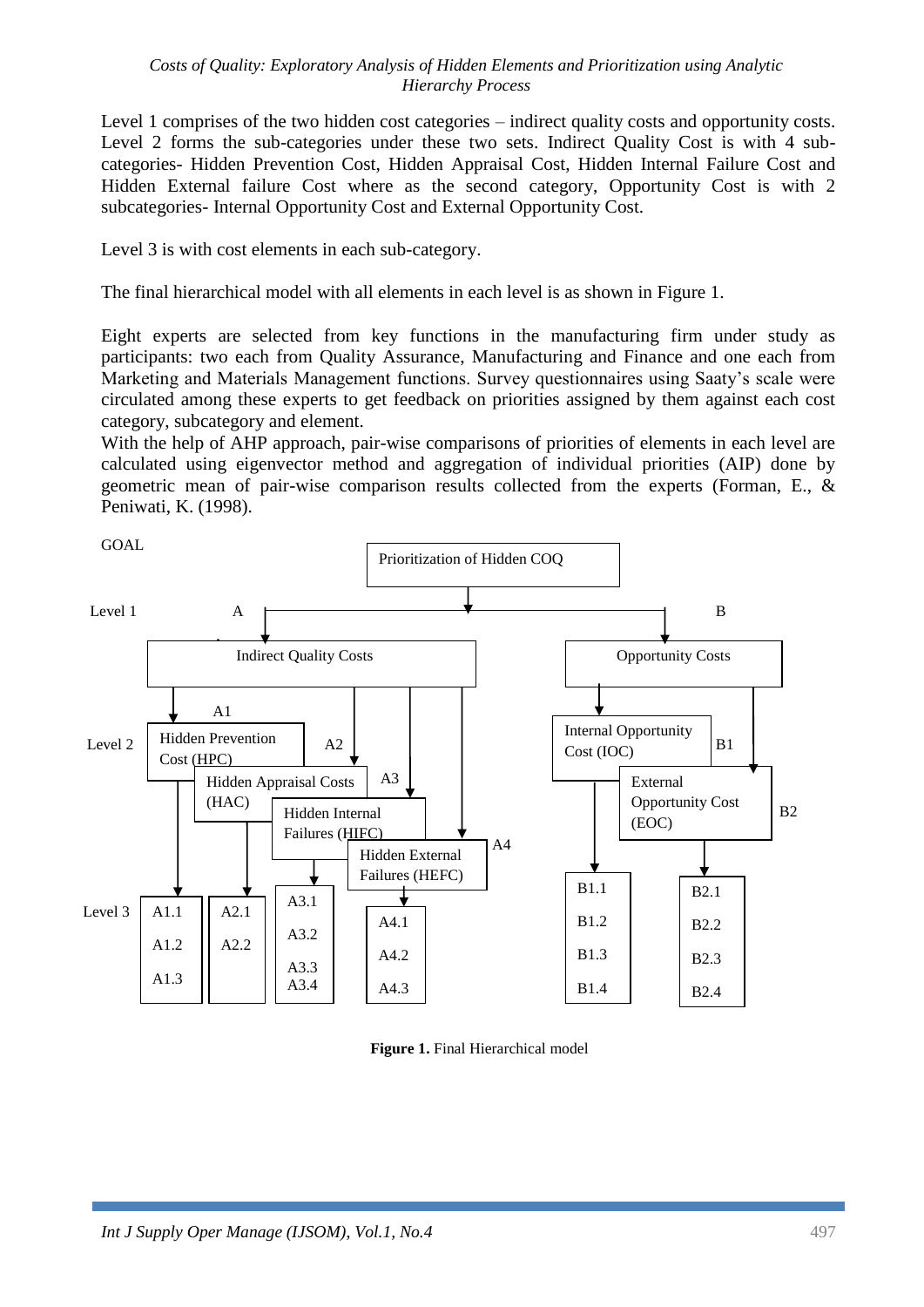Cost elements A1.1, A1.2, A2.1, B1.1, B2.1 etc. in each sub-category as listed in the Table 3.

Steps involved in this study are:

- **1.**Administration of pairwise comparison survey forms based on Saaty's scale (Saaty, 1980) to experts from different functional areas to collect their judgments on priority of parameters with respect to its impact on controlling the higher level parameter in the hierarchy.
- **2.**Formation of the judgmental and reciprocal matrices to find out the relative value vectors(RVV) and normalization to get the Eigen vector (*w*).Calculation of the priority vectors (local weights) of each element-hierarchical level-wise. Sum of these local weights at each level will be 1.
- **3.**Checking the consistency of the judgments by finding out consistency index and consistency ratio using principal eigen value method.
- **4.**Aggregation of individual priorities at each level of hierarchy using geometric mean method.
- **5.**Assessing the global priority of each cost element and rank them based on the priorities to get the most important elements with maximum impacts on overall cost of quality.

The AHP method gives the local as well as global weights of each element with reference to its impact in reducing cost of quality. The number of pairwise comparison in each level will be **n (n-1)/2** where **n** is the number of elements in that hierarchical level.

The pairwise judgmental matrices, the corresponding Eigen vectors (ω), Principal eigen value (λmax), Consistency Index (CI) and Consistency Ratio (CR) in each level are found. The value of CR in all judgments were found to be less than 1, which indicates the true consistency of judgments in this study.

The Eigen vector found in each pairwise comparison is the local weights of priority assigned to each element in the hierarchical level. Global weights (Composite priority weights) of these elements are calculated by multiplying the corresponding local weights in each level and ranked in the descending order. The values of local weights in hierarchical level and composite priority (global) weights are given in Table 4.

Detailed calculations are shown in Appendix- A (Tables A1 to A9). Survey questionnaire sample format are is given in Appendix-B.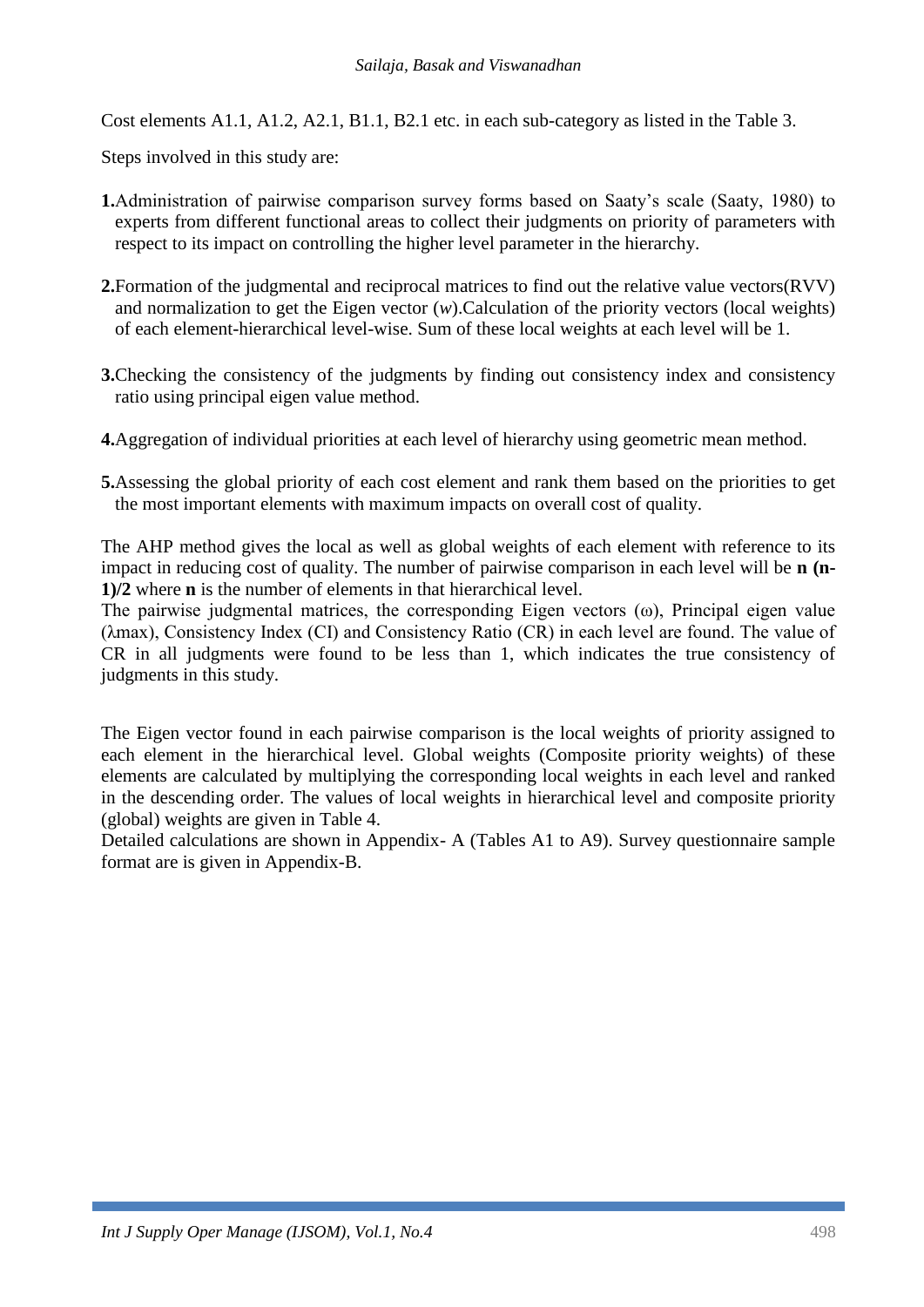| Level 11<br>Category                 | Local<br>weights | Level 2<br>sub categories                       | Local<br>weights | <b>Level 3 Cost Elements</b>                   | Local<br>weights | <b>Global</b><br>weights |
|--------------------------------------|------------------|-------------------------------------------------|------------------|------------------------------------------------|------------------|--------------------------|
|                                      |                  | A1. Hidden                                      |                  | A1.1-Customer<br>requirement review            | 0.091            | 0.0006                   |
|                                      |                  | <b>Prevention Cost</b>                          | 0.046            | A1.2-Engineering design changes                | 0.597            | 0.0038                   |
|                                      |                  |                                                 |                  | A1.3-Process validations                       | 0.313            | 0.0020                   |
|                                      |                  | A2. Hidden                                      | 0.091            | A2.1-Audits at Vendor premises                 | 0.259            | 0.0032                   |
|                                      |                  | <b>Appraisal Costs</b>                          |                  | A2.2-Customer audits                           | 0.741            | 0.0091                   |
|                                      |                  |                                                 |                  | A3.1-Engineering<br>design mistakes            | 0.642            | 0.0489                   |
| A. Indirect Cost of Quality<br>0.135 |                  | A3. Hidden<br><b>Internal Failure</b>           | 0.563            | A3.2-Consequents of raw material<br>rejections | 0.048            | 0.0036                   |
|                                      |                  | <b>Costs</b>                                    |                  | A3.3-Material planning errors                  | 0.108            | 0.0082                   |
|                                      |                  |                                                 |                  | A3.4-Production<br>planning errors             | 0.202            | 0.0154                   |
|                                      |                  | A4. Hidden<br><b>External Failure</b>           | 0.299            | A4.1-litigation costs                          | 0.749            | 0.0303                   |
|                                      |                  |                                                 |                  | A4.2-Billing errors                            | 0.067            | 0.0027                   |
|                                      |                  | <b>Costs</b>                                    |                  | A4.3-Extra field assistance                    | 0.185            | 0.0075                   |
|                                      |                  |                                                 |                  | B1.1-Extra shipping costs                      | 0.031            | 0.0054                   |
|                                      |                  |                                                 |                  | B1.2-Capacity under utilization                | 0.395            | 0.0690                   |
|                                      |                  | <b>B1.</b> Internal<br><b>Opportunity Costs</b> | 0.202            | B1.3-Delayed payments                          | 0.275            | 0.0481                   |
|                                      | 0.865            |                                                 |                  | B1.4-Customs demurrage charges                 | 0.106            | 0.0185                   |
| <b>B.</b> Opportunity Costs          |                  |                                                 |                  | B1.5-Loss in bank transactions                 | 0.193            | 0.0338                   |
|                                      |                  | <b>B2.</b> External<br><b>Opportunity Costs</b> |                  | B2.1-Late demurrage (LD)                       | 0.058            | 0.0397                   |
|                                      |                  |                                                 | 0.798            | B2.2-Interest on sundry debtors                | 0.659            | 0.4544                   |
|                                      |                  |                                                 | B2.3-Lost sales  | 0.284                                          | 0.1959           |                          |

|  | Table 4. Composite priority weights (global) of all parameters of Hidden Cost of Quality |  |
|--|------------------------------------------------------------------------------------------|--|
|  |                                                                                          |  |

### **4. Results and Discussions**

The analysis revealed that in the first level, opportunity cost category is having more impact (86.5%) on cost of quality than the direct hidden costs (13.5%). In the second level, among the sub-categories of direct hidden cost category, internal failure costs are found more significant than the other sub-categories. Similarly, among the sub-categories of opportunity cost category, external opportunity costs were found over powering the internal opportunity costs. The local and the global weight at the elementary level provide the prioritization of each cost element and their order of priority.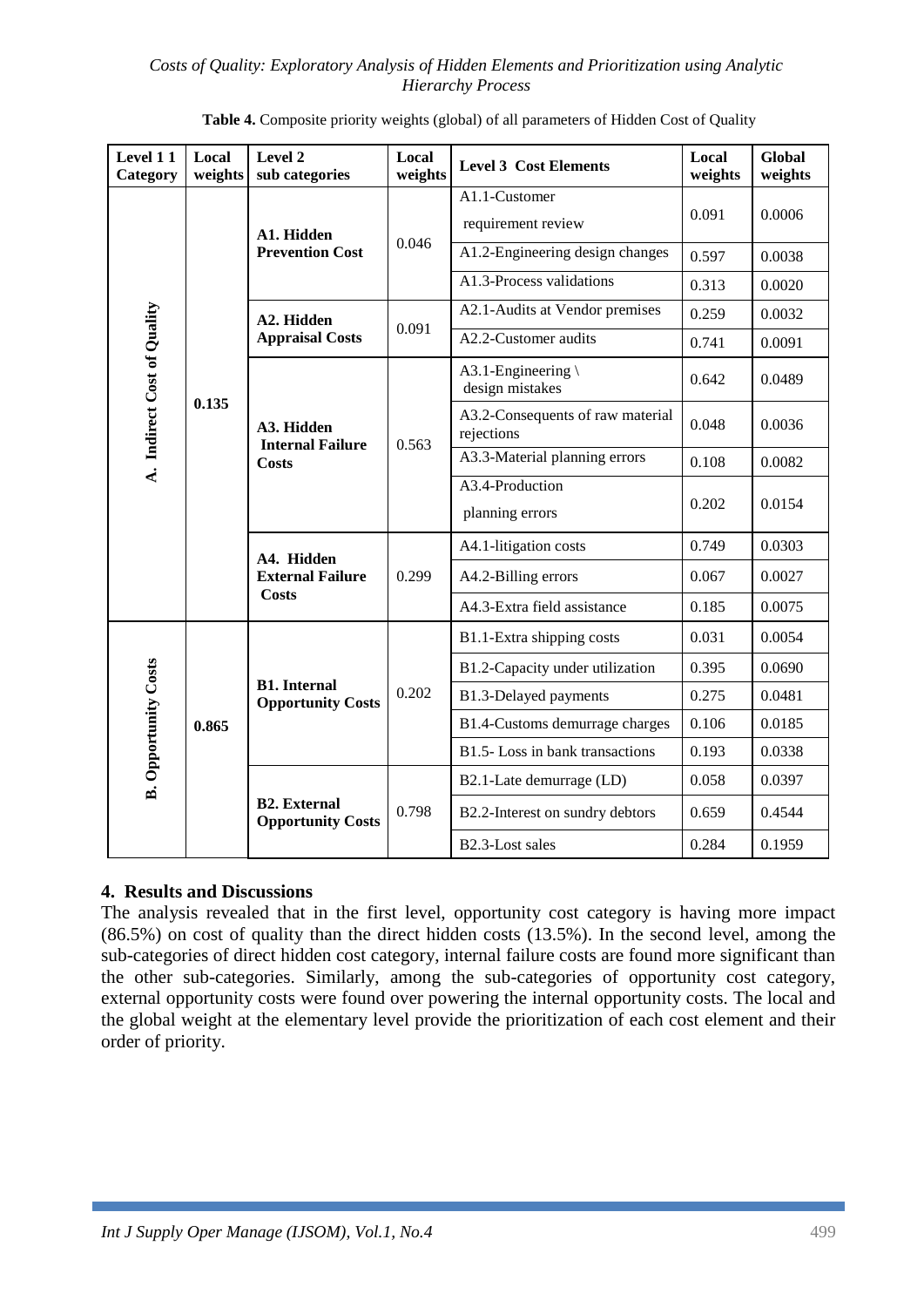

As per AHP analysis of prioritization of hidden cost of quality elements, the five top priority cost elements are B2.2-Interest on sundry debtors, B2.3-lost sales, B1.2- loss due to underutilization of machine capacities, A3.1- loss due to engineering and design mistakes and B1.3 – loss due to delayed payments to the raw material suppliers, respectively. 81.63% of the hidden cost of quality is comprised

of these five top priority hidden cost elements. The Pareto analysis also supports the same findings. Pareto chart in Figure 2 shows that more than 80% of the total quality costs come from 20% of the hidden quality cost elements.

A systematic monitoring and root cause analysis of these top priority cost elements will provide a clear focus on the areas where the quality improvement activities to be strengthened and by eliminating these losses, the organization can improve its profit margin.

### **5. Conclusion**

Cost of quality (COQ) analysis is an effective tool for the industrial managers for pinpointing the deficiencies in the system as well as for identifying the improvement areas by giving a clear insight to the cost reduction opportunities in terms of monitory benefits. The analysis will be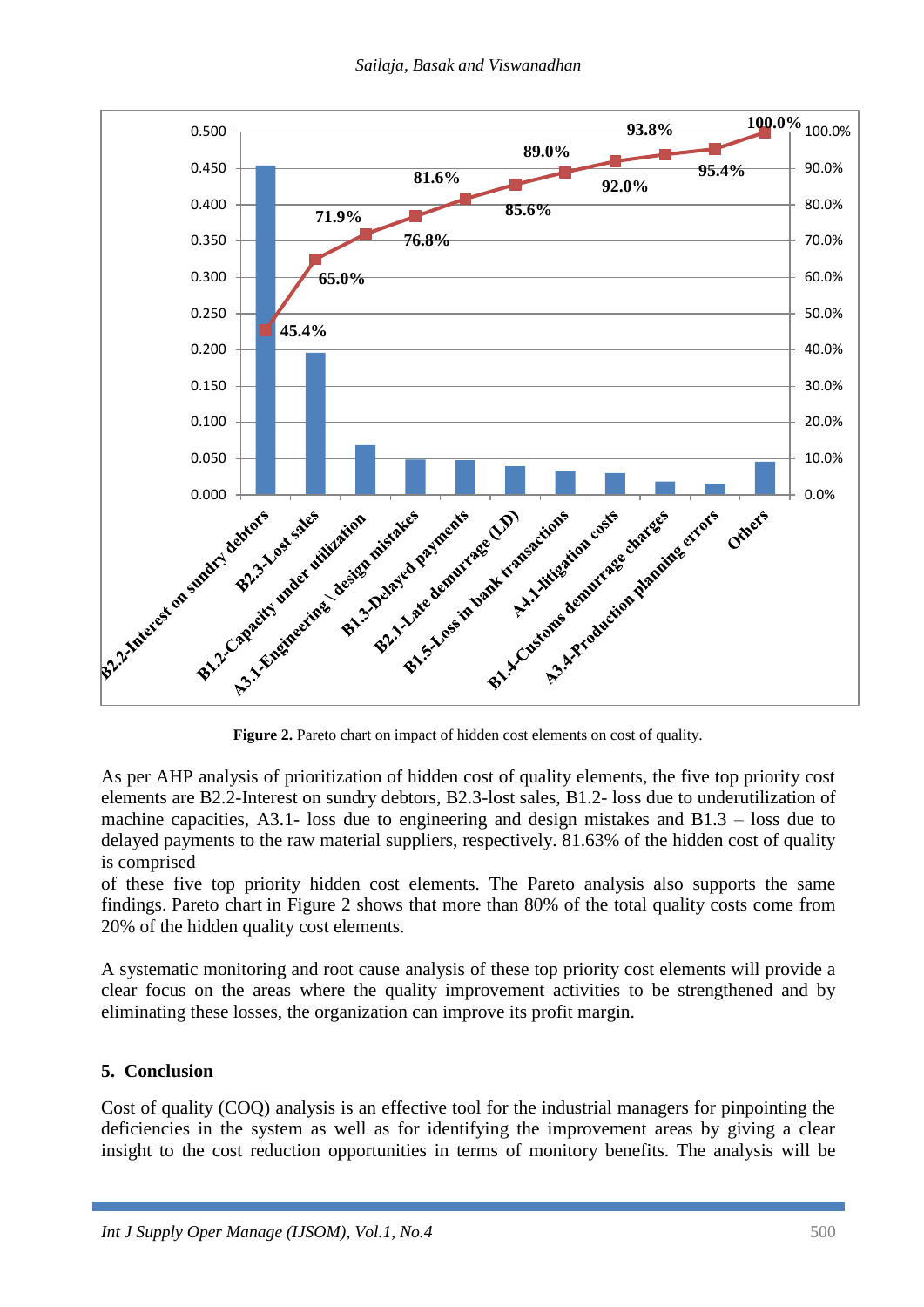effective only if the hidden costs including opportunity losses also are measured and quantified. Opportunity losses are the financial advantage which would have been gained by the company, if every activity were performed without deficiency every time. Most of the opportunity costs are hidden and difficult to track and hence not accounted by the traditional accounting tools.

Due to the practical difficulties in measurement and analysis of cost elements, most of the firms usually focus only on addressing the tangible and easily retrievable costs and hence the intended result of quality improvements with less incurred cost and efforts are not fully met. Whereas, if the most significant cost elements which contribute to the major share of quality costs are dentified , then the analysis can be focused on these most significant elements without compromising the results.

In this study, an attempt is made to identify the most significant cost elements out of the whole set of hidden cost elements in a manufacturing organization, based on their importance in controlling overall cost of quality. For this purpose, an enhanced quality cost model with detailed and systematic tracking of each functional element which is having significant contribution to the overall quality management of the manufacturing firm is done. An exploratory study is conducted to identify all possible hidden quality cost elements and categorized them into indirect quality costs and opportunity costs. Around 20 hidden cost elements which have significant impact on the overall quality cost are tracked in this study.

Further the degrees of importance of each of these quality cost elements were ascertained using the expert opinions and AHP techniques. Questionnaires based on Saaty's scale were prepared and administered over a selected group of experts to collect their judgment on priority of each cost element. Consistencies of judgments were also ensured by measuring principal Eigen value as well as consistency index and consistency ratios.

The cost elements are prioritized based on their global importance and the most significant elements which contributes to more than 80% of the hidden costs of quality in a manufacturing firm is identified. Thus, out of 20 quality cost elements identified, only 5 found most important, leaving the remaining as insignificant.

The results of this expert opinion based on AHP approach helps the industrial managers to narrow down the complex problem of prioritization of quality cost elements and to address the top priority cost elements in their quality improvement programs for achieving quality with assured cost reduction.

This study and method are applicable to any manufacturing firm for classification and prioritization of the complex cost structure in the real industrial environment.

### **6. Limitation and future scope of this study**

Calculations in AHP becomes time consuming and tedious with increase in the number of criteria to be compared .Software application packages like Matlab or Expert Choice will be useful to overcome this limitation.

The expert opinions in this study are collected in the Saaty's ratio scale where as it can be made more accurate by using a linguistic scale and by performing fuzzy arithmetic operations to identify the priority weights. Also the decision-making is a complex situation wherein the cost elements are much interdependent. The study can be further extended to address these two points also.

### **References**

Akyol, D. E., Tuncel, G., & Bayhan, G. M. (2005). A Comparative Analysis of Activity-Based Costing and Traditional Costing. *World Academy of Science, Engineering and Technology*, *3*, 44- 47.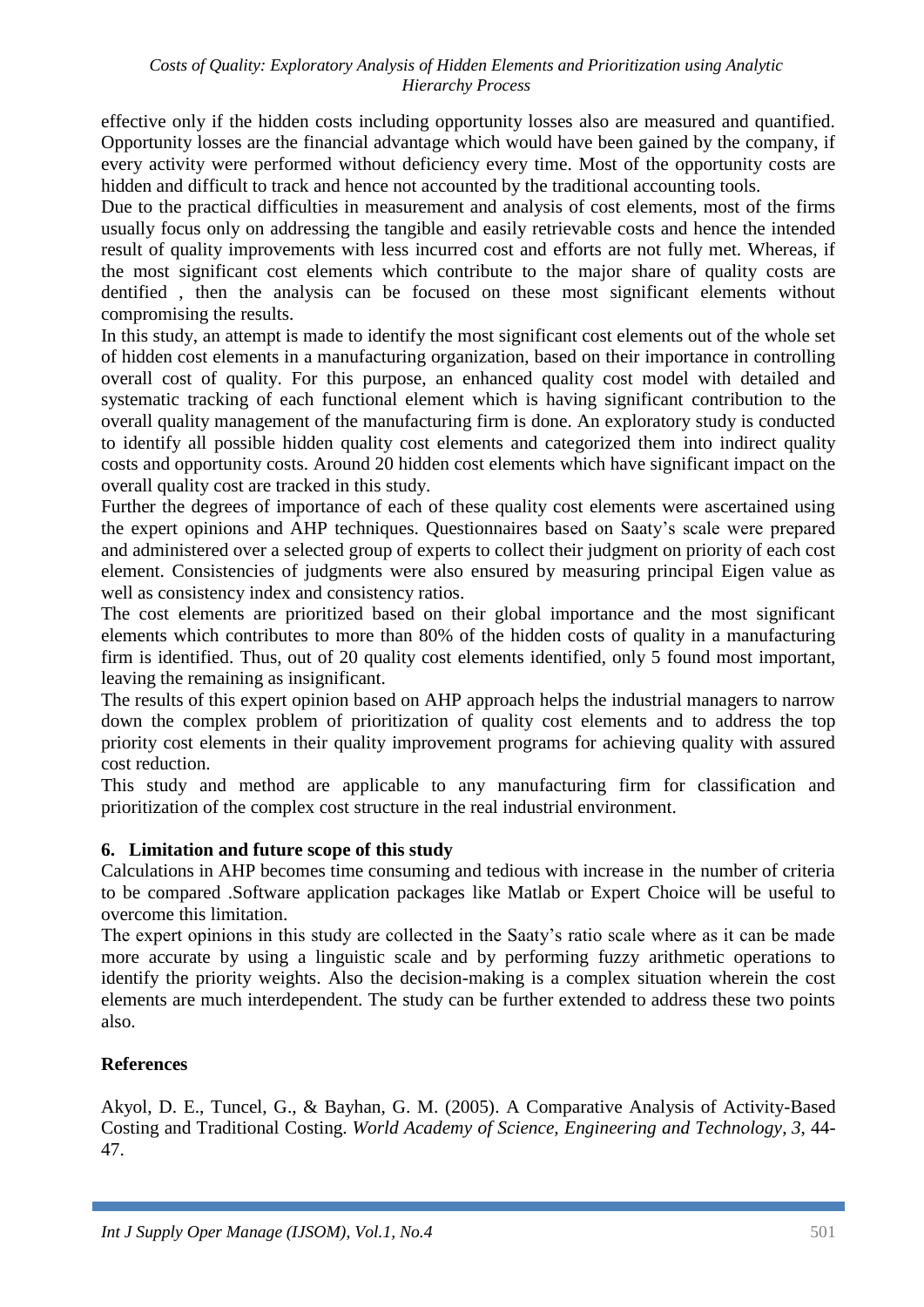Aruldoss, M., Lakshmi, T. M., & Venkatesan, V. P. (2013). A survey on multi criteria decision making methods and its applications. *American Journal of Information Systems*, *1*(1), 31-43.

Arvaiova, M., Aspinwall, E. M., & Walker, D. S. (2009). An Initial Survey on the Use of Costs of Quality Programmes in Telecommunications. *The TQM Journal*, *21*(1), 59-71.

Bhatt, R., Macwan, J. E. M., Bhatt, D., & Patel, V. (2010). Analytic Hierarchy Process Approach for Criteria Ranking of Sustainable Building Assessment: A Case Study. *World Applied Sciences Journal*, *8*(7), 881-888.

Cheah, S. J., Shahbudin, A. S. M., & Taib, F. M. (2011). Tracking Hidden Quality Costs in a Manufacturing Company: An Action Research. *International Journal of Quality & Reliability Management*, *28*(4), 405-425.

Cosmin, D. O. B. R. I. N., & Ana-Maria, S. T. A. N. C. I. U. C. (2013). Quality Cost System: An Excellent Tool in the Overall Management Business. *Revista Economica*, *65*(6), 37-45.

Forman, E., & Peniwati, K. (1998). Aggregating Individual Judgments and Priorities with the Analytic Hierarchy Process. *European journal of operational research*, *108*(1), 165-169.

Gidey, E., Beshah, B., & Kitaw, D. (2014). Review on the Evolving Relationship Between Quality and Productivity. *International Journal for Quality Research*, *8*(1).

Hwang, C. L., and K, Yoon (1981). Multiple Attribute Decision Making: Methods and Applications, Springer-Verlag, New York, NY.

Jafari, A., & Rodchua, S. (2014). Survey research on quality costs and problems in the construction environment. *Total Quality Management & Business Excellence*, *25*(3-4), 222-234.

Krishnan, S. K., Agus, A., & Husain, N. (2000). Cost of Quality: the Hidden Costs. *Total Quality Management*, *11*(4-6), 844-848.

Macharis, C., Springael, J., De Brucker, K., & Verbeke, A. (2004). PROMETHEE and AHP: The design of operational synergies in multicriteria analysis.: Strengthening PROMETHEE with ideas of AHP. *European Journal of Operational Research*, 153(2), 307-317.

Millet, I., & Wedley, W. C. (2002). Modelling risk and uncertainty with the analytic hierarchy process. *Journal of Multi*‐*Criteria Decision Analysis*, *11(2),* 97-107.

Mohandas,V.P. & Sankaranarayanan, S. R.(2008). Cost of Quality Analysis: Driving Bottom-line Performance. *International Journal of Strategic Cost Management*, *3*(2), 1-8.

Omar, M. K., & Murgan, S. (2014). An Improved Model for the Cost of Quality. *International Journal of Quality & Reliability Management*, *31*(4), 395-418

Ramanathan, R. (2001). A note on the use of the analytic hierarchy process for environmental impact assessment. *Journal of environmental management*,*63*(1), 27-35. Saaty, T. L. (1980). The Analytic Hierarchy Process: Planning, Priority Setting, Resources Allocation. *New York: McGraw*.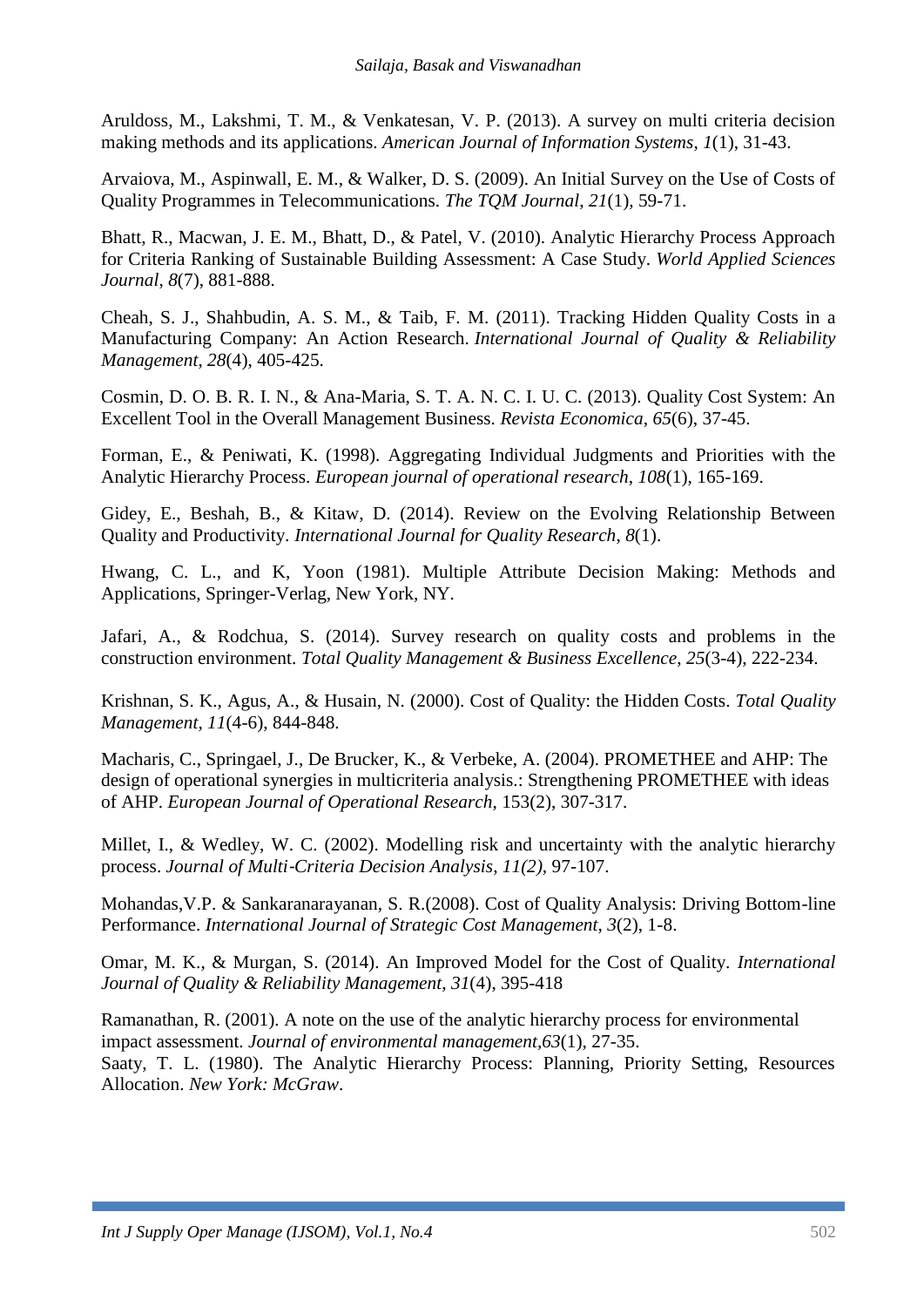Sandoval-Chávez, D. A., & Beruvides, M. G. (1998). Using Opportunity Costs to Determine the Cost of Quality: A Case Study in a Continuous-Process Industry. *The Engineering Economist*, *43*(2), 107-124.

Schiffauerova, A., & Thomson, V. (2006). Managing Cost of Quality: Insight into Industry Practice. *The TQM Magazine*, *18*(5), 542-550.

Sellés, M. E., Rubio, J. A., & Mullor, J. R. (2008). Development of a Quantification Proposal for Hidden Quality Costs: Applied to the Construction Sector. *Journal of Construction Engineering and Management*, *134*(10), 749-757.

Shanshan, S. (2013). Modeling and Analysis of Relationship between Quality Cost and Sales Revenue using System Dynamics

Snieska, V., Daunoriene, A., & Zekeviciene, A. (2013). Hidden Costs in the Evaluation of Quality Failure Costs. *Engineering Economics*, *24*(3), 176-186

Sörqvist, L. (1997). Effective Methods for Measuring the Cost of Poor Quality. *Measuring Business Excellence*, *1*(2), 50-53.

Suthummanon, S., & Sirivongpaisal, N. (2011). Investigation of the Relationship between Quality and Cost of Quality in a Wholesale Company. *ASEAN Engineering Journal*, *1*(1).

Teeravaraprug, J. (2004). Quantification of Tangible and Intangible Quality Costs. In *Proceedings of the Fifth Asia Pacific Industrial Engineering and Management Systems Conference* (pp. 1-7).

Tye, L. H., Halim, H. A., & Ramayah, T. (2011). An Exploratory Study on Cost of Quality Implementation in Malaysia: The Case of Penang Manufacturing Firms. *Total Quality Management & Business Excellence*, *22*(12), 1299-1315

Vaidya, O. S., & Kumar, S. (2006). Analytic Hierarchy Process: An Overview of Applications. *European Journal of operational research*, *169*(1), 1-29.

Velasquez and Hester. (2013), An Analysis of Multi-Criteria Decision Making Methods *IJOR* Vol. 10, No. 2, 56-66

Wang, M. T., Wang, S. S. C., Wang, S. W. C., & Wang, A. S. M. (2010). An Introduction of COQ Models and Their Applications. In *Proceedings of the 2010 International Conference on Engineering, Project, and Production Management* (Vol. 14).

Yang, C. C. (2008). Improving the Definition and Quantification of Quality Costs. *Total Quality Management*, *19*(3), 175-191.

Zimwara, D., Mugwagwa, L., Maringa, D., Mnkandla, A., Mugwagwa, L., & Ngwarati, T. T. (2013). Cost of Quality as a Driver for Continuous Improvement-Case Study–Company X. *International Journal of Innovative Technology and Exploring Engineering, 2(2), 132-139.*

Zulnaidi, Y. (2010). Quality Management as an Effective Strategy of Cost Savings. *African Journal of Business Management*, *4*(9), 1844-1855.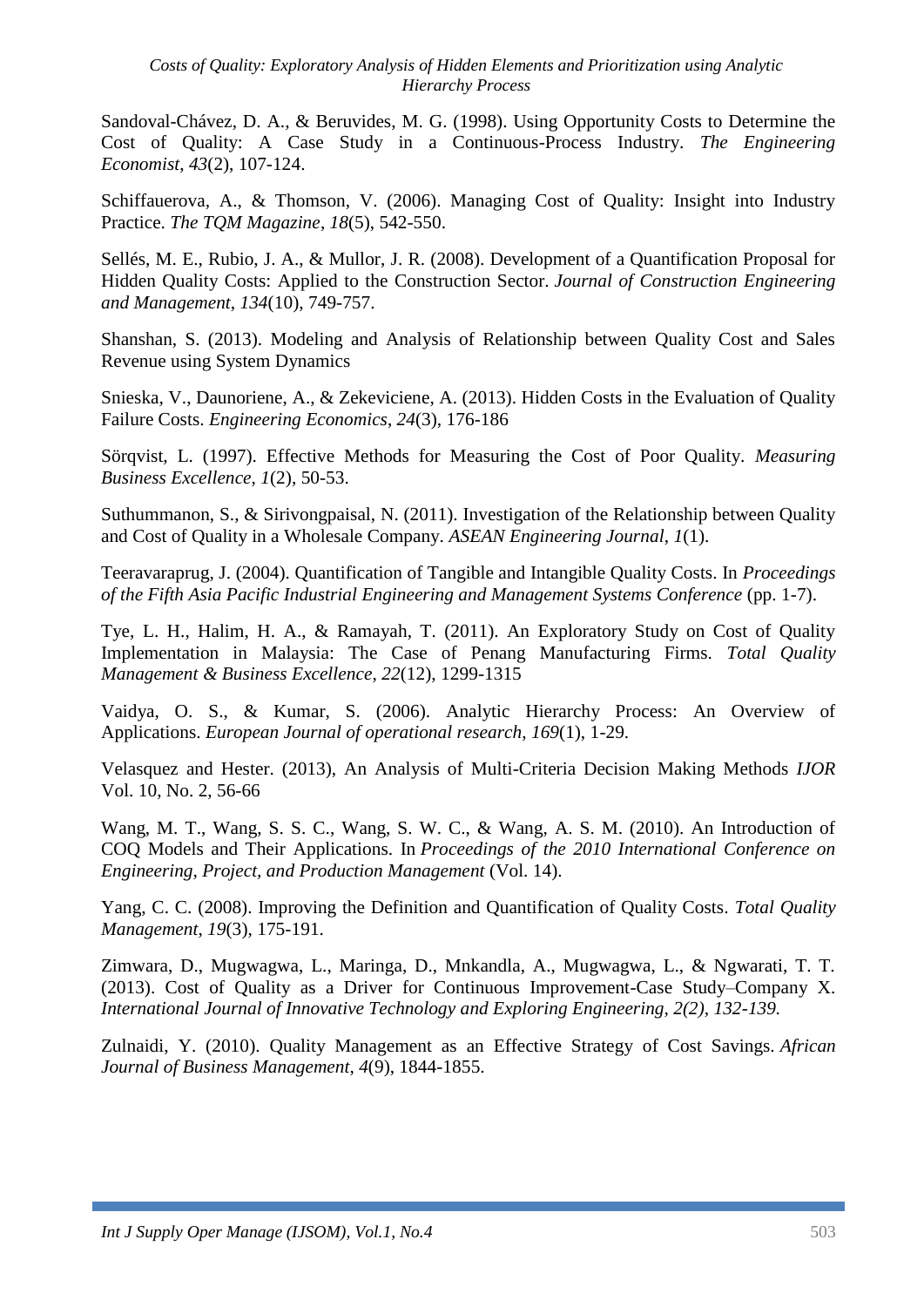### **Appendix A:**

### **Calculations of the pair wise priority vectors shown in Table A1 to A9**

Table A1: Pair wise comparison of Indirect Quality cost (A) to Opportunity Cost (B) – Hierarchical level 1

|   | TΣ   |       | <b>RVV</b> | Eigen Vector $(\omega)$ | $\lambda$ max | CR |
|---|------|-------|------------|-------------------------|---------------|----|
| A |      | 0.157 | 0.396      | 0.135                   |               |    |
| B | 6.39 |       | 2.528      | 0.865                   |               |    |

**Table A2.** Pair wise comparison of Hidden cost sub categories - Hierarchical level 2

|                | A1    | A2    | A3    | A4    | <b>RVV</b> | Eigen Vector $(\omega)$ | $\lambda$ max | CI     | <b>CR</b> |
|----------------|-------|-------|-------|-------|------------|-------------------------|---------------|--------|-----------|
| A1             | 1.000 | 0.354 | 0.143 | 0.126 | 0.283      | 0.0461                  |               | 0.0636 | 0.0706    |
| A2             | 2.825 | 1.000 | 0.144 | 0.240 | 0.559      | 0.0912                  | 4.1908        |        |           |
| A <sub>3</sub> | 6.971 | 6.943 | 1.000 | 2.930 | 3.451      | 0.5633                  |               |        |           |
| A4             | 7.950 | 4.169 | 0.341 | 1.000 | 1.834      | 0.2993                  |               |        |           |

. **Table A3.** Pair wise comparison of Opportunity cost sub categories - Hierarchical level 2

|                | B1   | B2    | <b>RVV</b> | Eigen Vector $(\omega)$ | $\lambda$ max | <b>CI</b> | CR |
|----------------|------|-------|------------|-------------------------|---------------|-----------|----|
| B <sub>1</sub> |      | 0.253 | 0.503      | 0.202                   |               |           |    |
| B <sub>2</sub> | 3.95 |       | 1.987      | 0.798                   |               |           |    |

**Table A4.** Pair wise comparison of Hidden Prevention cost elements - Hierarchical level 3

|      | A1.1  | A1.2  | A1.3  | <b>RVV</b> | Eigen Vector $(\omega)$ | $\lambda$ max | CI    | <b>CR</b> |
|------|-------|-------|-------|------------|-------------------------|---------------|-------|-----------|
| A1.1 | 1.000 | 0.203 | 0.217 | 0.353      | 0.091                   |               |       |           |
| A1.2 | 4.919 | 1.000 | 2.551 | 2.324      | 0.597                   | 3.085         | 0.043 | 0.074     |
| A1.3 | 4.618 | 0.392 | 1.000 | 1.219      | 0.313                   |               |       |           |

**Table A5.** Pair wise comparison of Hidden Appraisal cost elements - Hierarchical level 3

|      | A2.1  | A2.2  | <b>RVV</b> | Eigen Vector $(\omega)$ | λmax | CI | CR |
|------|-------|-------|------------|-------------------------|------|----|----|
| A2.1 | .000  | 0.349 | 0.591      | 0.259                   |      |    |    |
| A2.2 | 2.862 | 000.1 | 1.692      | 0.741                   |      |    |    |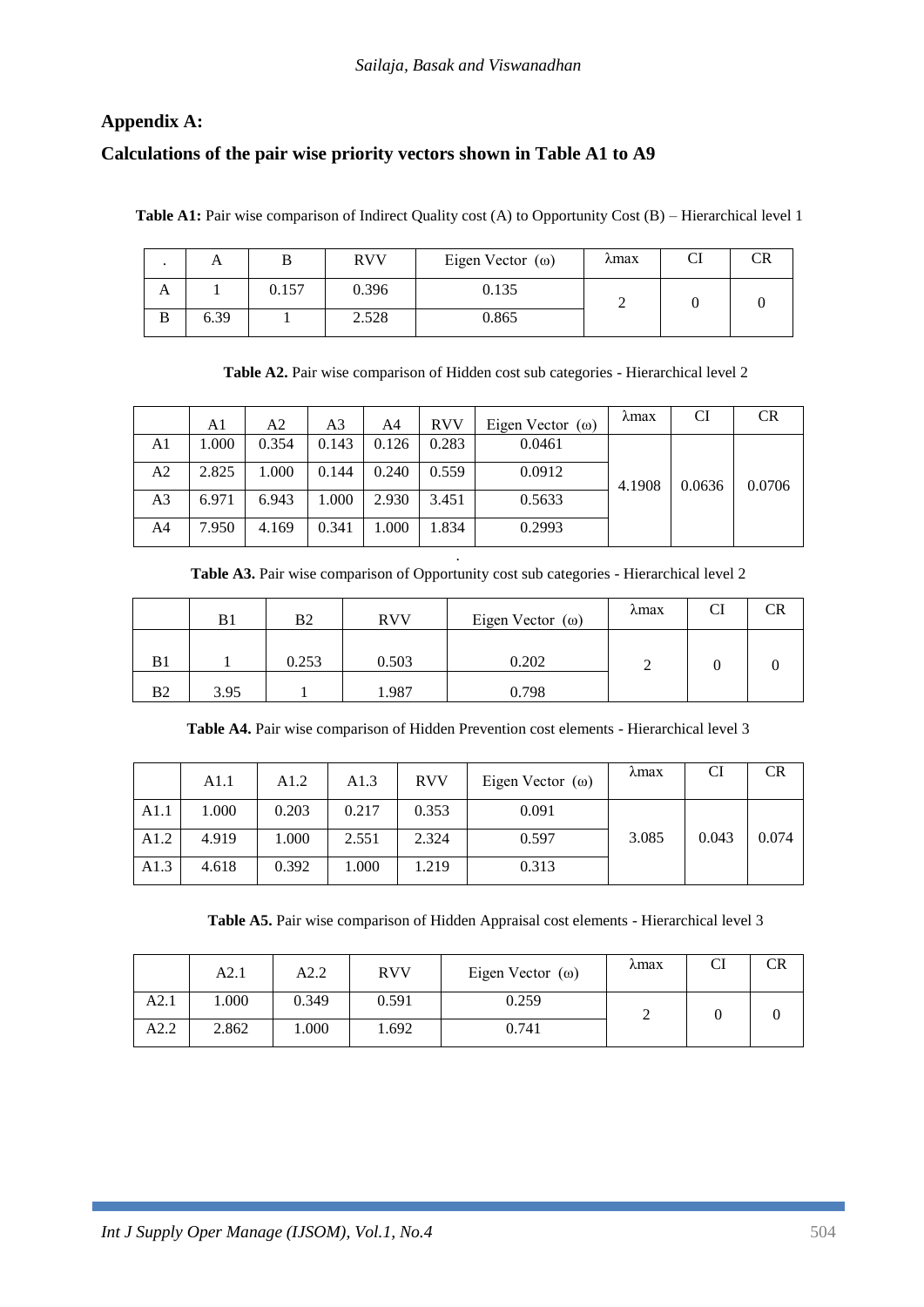|      | A3.1  | A3.2  | A3.3  | A3.4  | <b>RVV</b> | EigenVector $(\omega)$ | ∧max  | CI    | <b>CR</b> |
|------|-------|-------|-------|-------|------------|------------------------|-------|-------|-----------|
| A3.1 | 1.000 | 8.360 | 6.346 | 4.789 | 3.992      | 0.642                  |       | 0.073 | 0.0814    |
| A3.2 | 0.120 |       | 0.265 | 0.245 | 0.297      | 0.048                  | 4.220 |       |           |
| A3.3 | 0.158 | 3.777 |       | 0.341 | 0.671      | 0.108                  |       |       |           |
| A3.4 | 0.209 | 4.076 | 2.931 | 1.000 | 1.257      | 0.202                  |       |       |           |

**Table A6.** Pair wise comparison of Hidden Internal failure elements - Hierarchical level 3.

**Table A7.** Pair wise comparison of Hidden External failure elements - Hierarchical level 3.

|      | A4.1  | A4.2  | A4.3  | <b>RVV</b> | EigenVector $(\omega)$ | $\lambda$ max | CI    | CR    |
|------|-------|-------|-------|------------|------------------------|---------------|-------|-------|
| A4.1 | 1.000 | 8.360 | 5.448 | 3.571      | 0.749                  |               |       |       |
| A4.2 | 0.120 | 1.000 | 0.268 | 0.318      | 0.067                  | 3.088         | 0.044 | 0.076 |
| A4.3 | 0.184 | 3.728 | .000  | 0.881      | 0.185                  |               |       |       |

**Table A8.** Pair wise comparison of Internal Opportunity Cost elements - Hierarchical level 3

|              |              |              |              |              |              | EigenVector |          | $\lambda$ max | <b>CI</b> | <b>CR</b> |
|--------------|--------------|--------------|--------------|--------------|--------------|-------------|----------|---------------|-----------|-----------|
|              | <b>B</b> 1.1 | <b>B</b> 1.2 | <b>B</b> 1.3 | <b>B</b> 1.4 | <b>B</b> 1.5 | <b>RVV</b>  | $\omega$ |               |           |           |
| <b>B1.1</b>  | 1.00         | 0.116        | 0.13         | 0.169        | 0.158        | 0.14        | 0.031    |               |           |           |
| <b>B</b> 1.2 | 8.58         |              | 2.55         | 2.930        | 1.465        | 1.81        | 0.395    |               | 0.061     | 0.054     |
| <b>B</b> 1.3 | 7.38         | 0.392        | 1            | 3.031        | 2.169        | 1.26        | 0.275    | 5.245         |           |           |
| <b>B</b> 1.4 | 5.90         | 0.341        | 0.33         |              | 0.500        | 0.48        | 0.106    |               |           |           |
| <b>B</b> 1.5 | 6.34         | 0.683        | 0.46         | 2.000        |              | 0.89        | 0.193    |               |           |           |
|              |              |              |              |              |              |             |          |               |           |           |

**Table A9.** Pair wise comparison of External Opportunity Cost elements - Hierarchical level 3.

|             | <b>B2.1</b> | <b>B2.2</b> | <b>B2.3</b> | <b>RVV</b> | Eigen Vector $(\omega)$ | $\lambda$ max | CI    | <b>CR</b> |  |
|-------------|-------------|-------------|-------------|------------|-------------------------|---------------|-------|-----------|--|
| <b>B2.1</b> | 1.000       | 0.120       | 0.148       | 0.261      | 0.058                   |               |       |           |  |
| <b>B2.2</b> | 8.360       | 1.000       | 3.178       | 2.984      | 0.659                   | 3.100         | 0.050 | 0.086     |  |
| <b>B2.3</b> | 6.760       | 0.315       | 1.000       | .286       | 0.284                   |               |       |           |  |